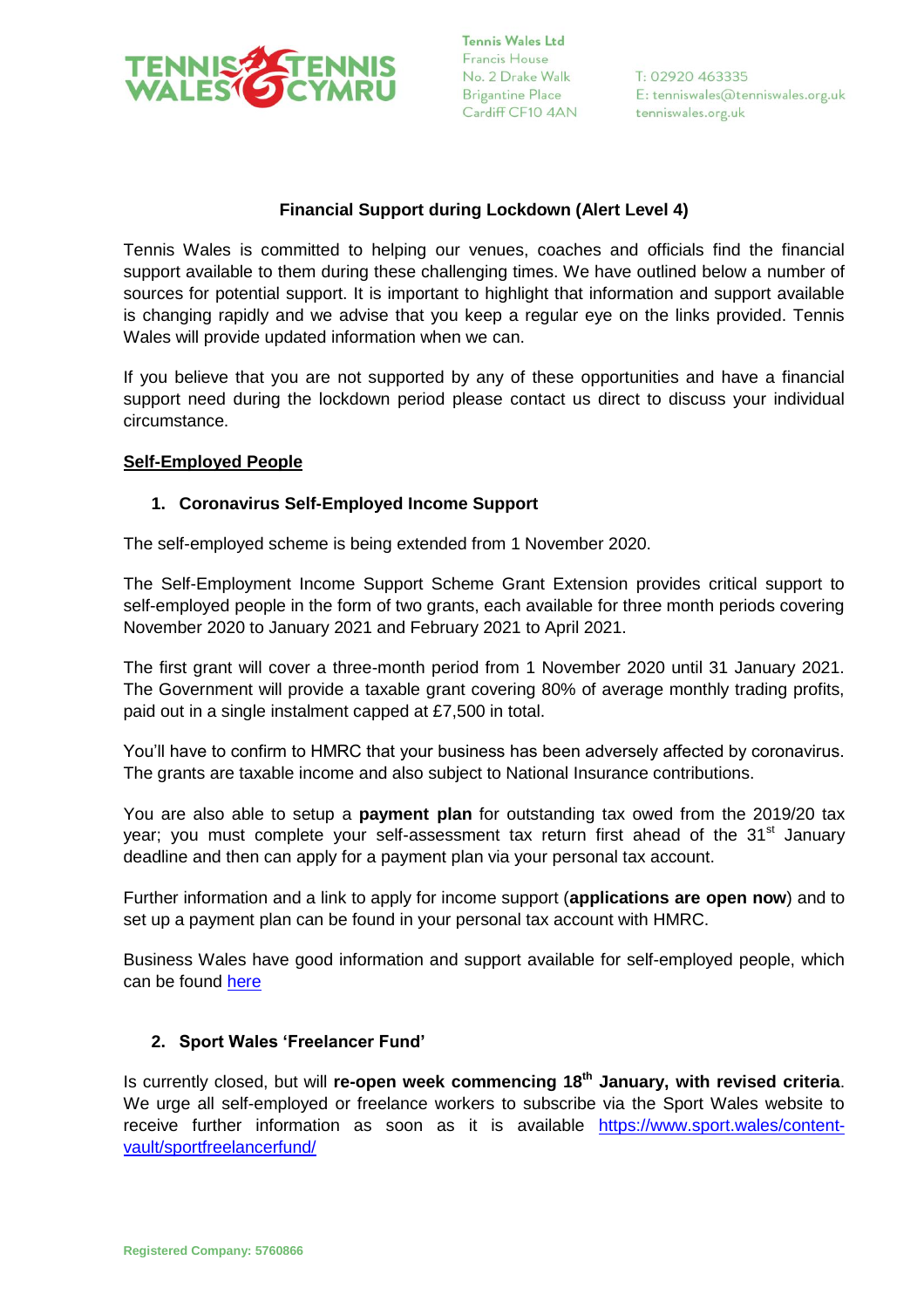The grant will increase to £2,500 (with those successful in phase one automatically being considered for an additional £1,000).

Following feedback from NGBs such as Tennis Wales, we're expecting the revised criteria to support more people, so please take the time to see if you're eligible.

## **Venues, CITCs and Coaching Operators**

## **1. Job Retention Scheme**

The Job Retention Scheme (also known as the furlough scheme), has now been extended to March 2021 and more employees are eligible. As of 1 November, workers can be furloughed for all or part of their usual hours, and you can claim for anyone employed on 30 October 2020 with a Pay As You Earn (PAYE) RTI submission between 20 March 2020 and 30 October 2020.

The criteria for the Job Retention Scheme means that employees can be on any type of contract, including a zero-hour contract or a temporary contract, and foreign nationals and agency workers are also eligible. The Job Retention Scheme covers 80% of an employee's salary for usual hours not worked (up to £2,500). Claims can be submitted up to 14 days in advance, and you will receive the payment and must pass this on to your employee. The full details of the scheme and how to apply can be found on the [Coronavirus Job Retention](https://www.gov.uk/government/collections/coronavirus-job-retention-scheme)  [Scheme](https://www.gov.uk/government/collections/coronavirus-job-retention-scheme) page.

Please ensure you furlough all eligible staff for all their usual hours not worked to minimise income loss.

# **2. ERF Sector Specific Grant**

The Sector Specific Grant applications will open in the week commencing **11 January 2021 and remain open for 2 weeks or until funds are fully committed**.

This grant is to support businesses impacted by the restrictions introduced on 4 December 2020. Use the **Eligibility Checker** now to review the criteria prior to its opening.

The ERF Sector Specific Support (operating cost) package is targeted at Hospitality, Tourism and Leisure (HTL) businesses and associated supply chain businesses that will be materially impacted by a greater than 60% impact of turnover as a result of the restrictions introduced on 4 December 2020 until the 22 January 2021.

The funds seek to compliment other COVID-19 response measures to support businesses, social enterprises and charitable organisations in Wales. **[FAQs](https://businesswales.gov.wales/economic-resilience-fund-erf-sector-specific-fund)** are available for further information

# **3. ERF Restrictions Business Fund**

On the 30 November the First Minister announced a £340m package of support directed primarily at the hospitality, tourism and leisure related supply chain sectors. The purpose of the fund is to support businesses into the New Year with cash flow support to help them survive the economic consequences of the restrictions put in place.

For all other eligible businesses to receive any of the ERF Restrictions Fund, businesses will need to register their details, as well as making a short on-line application to their respective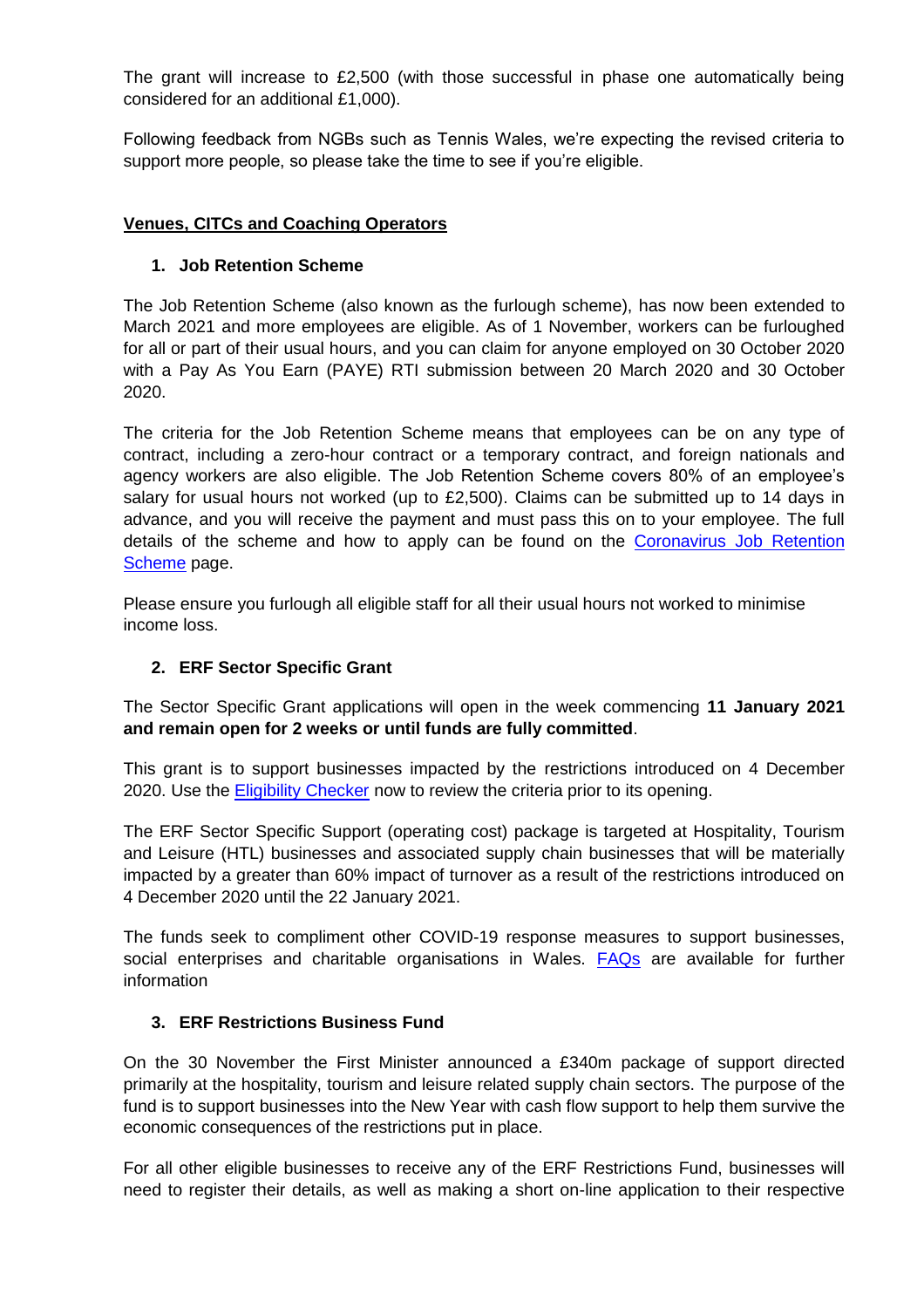local authority for the discretionary elements. These payments will start to reach businesses in January. The fund includes two different grants.

Eligibility for the Business Restrictions Fund:

- Hospitality, non-essential retail, tourism, leisure and supply chain businesses, which are impacted by the new restrictions that are in receipt of Small Business Rate Relief (SBRR) and have a rateable value of £12,000 or less will be eligible for a £3,000 payment. Supply chain businesses qualifying for SBRR will also be eligible for this support if they have greater than 40% reduction in turnover during the restriction period.
- Hospitality, non-essential retail, tourism, leisure and supply chain businesses with a rateable value of between £12,001 and £150,000 will also be eligible for a £5,000 payment if impacted by the restrictions. Supply chain businesses in the same rateable value bracket will also be eligible for this support if they have greater than 40% reduction in turnover during the restriction period.

As with hospitality businesses in the first round of the ERF Restrictions Business Fund, nonessential retail businesses that were previously registered under the firebreak will be paid directly.

For non-essential retail businesses without registration, a registration process will be opened in January 2021 and payment made as soon as possible. All information will be available on the Business Wales website and linking through to the relevant local authority websites.

### **How to access?**

Businesses must be on the non-domestic rates (NDR) rating list for their local authority on 1 September.

Businesses who received the Lockdown Business Grant in October via their Local Authority will begin receiving payments via the ERF Restriction Fund into their bank account during December. These businesses will not be required to re-register their details.

For all other eligible businesses to receive any of the ERF Restrictions Fund, businesses will need to register their details, as well as making a short on-line application to their respective local authority for the discretionary elements. These payments will start to reach businesses in January.

Business will be able to access the registration and application process to access the funding through the Business Wales and Local Authority websites. Further details on the process will be published shortly.

Businesses not eligible for non-domestic rates will be able to continue to apply to local authorities for a Discretionary Grant of up to £2,000.

### **4. ERF Restrictions Discretionary Grant**

- Local authorities will continue delivering the Lockdown Discretionary Grant to businesses that are materially impacted. As was the case for the Firebreak, this will continue to be targeted at businesses that are not on the non-domestic rates (NDR) system and therefore not eligible for the NDR linked grants. The grant level for this strand would be set at eligible costs of **up to £2,000** per business.
- This will provide support to sub VAT sole traders without a property who are materially impacted (>40% reduced turnover) as a result of the restrictions, e.g. cleaners providing services to the hospitality industry.
- Application forms for the ERF Restrictions Discretionary Grant can be accessed by visiting the relevant local authority website. Please check your relevant local authority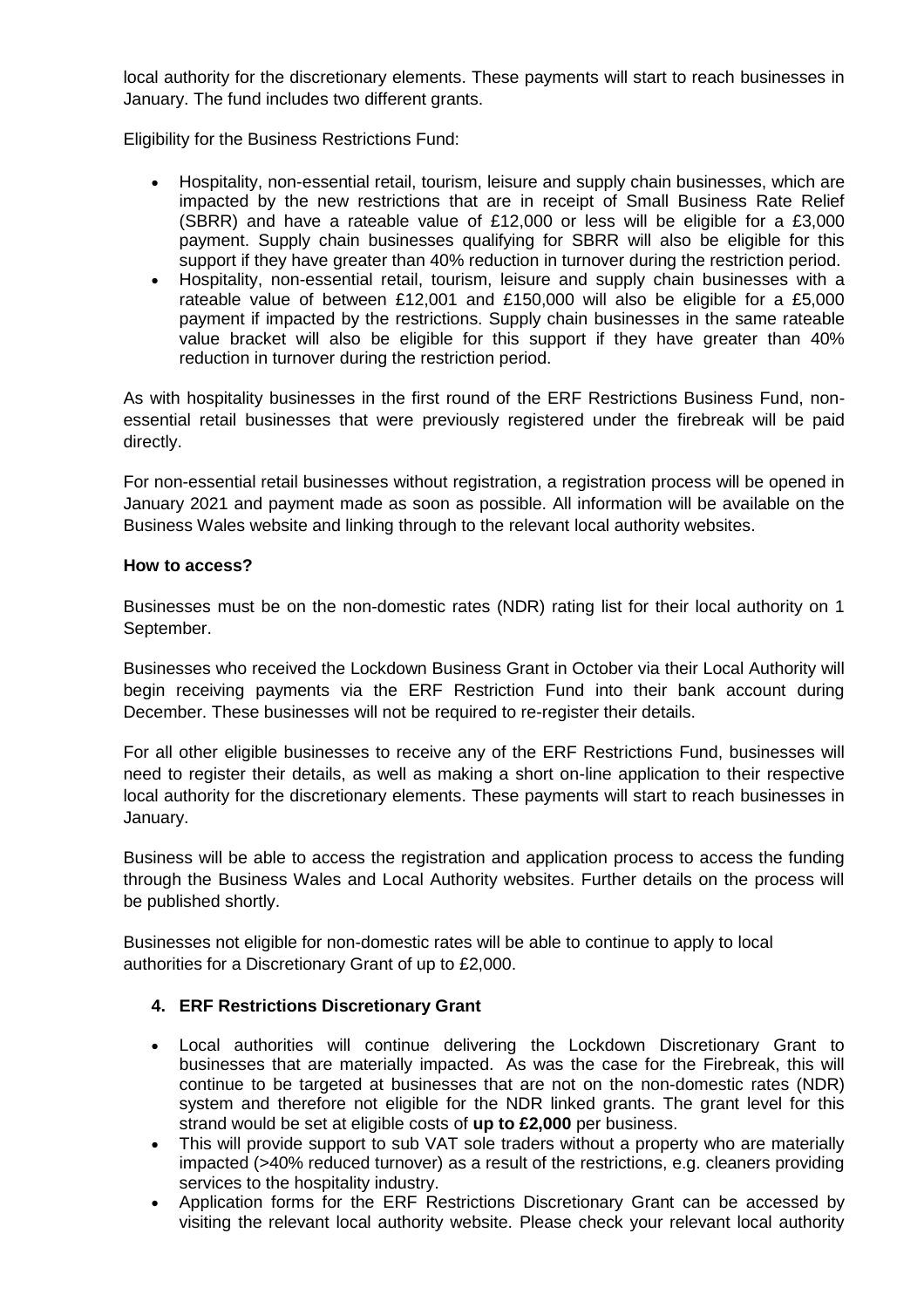website for details. When all local authority schemes have opened, direct links to the relevant web pages will be published on the Business Wales website.

You are **not eligible** for this grant if:

- You are eligible for, or have received a Non-Domestic Rate Grant from your Local Authority
- If you have 50 or more employees
- If the business generated less than 50% of your income, the business must be your main source of income.

Applications will be dealt with on a **first come first served** basis. This **may** lead to applications not being appraised after they have been submitted if the fund is fully committed.

Information is evolving all the time, further support and help can be found on the Business Wales site [here](https://businesswales.gov.wales/coronavirus-advice/?_ga=2.98129183.1695685499.1603359110-1559196587.1602064027)

### **5. Sport Wales 'Be Active Wales' Fund**

The Be Active Wales Fund aims to protect, prepare and progress community sport clubs and organisations in Wales through the Covid-19 pandemic and into the future.

The fund has already helped many clubs and organisations across Wales face the challenges caused by the Coronavirus pandemic. It will continue to provide funding to help clubs tackle these challenges, and to ensure sustainability for years to come.

There are **three types of grant** available, all designed to address different challenges faced by clubs and organisations.

If you are applying for the fund, it's important that you choose the correct grant and make your application relevant to that grant.

#### **PROTECT**

To help **protect** clubs and community organisations or groups that are at **immediate financial risk** as a result of the Covid-19 pandemic. This grant is intended to help organisations that are **unable to meet their financial obligations because of Covid-19**. For example, to cover fixed costs (e.g. rent and utility) that are no longer supported with revenue.

Protect grants of **£300-£5,000** are available for emergency support

#### **PREPARE**

To help **prepare** clubs and community organisations in direct response to Covid-19. This grant is designed to fund elements and items that are **essential for a return to play.**

Prepare grants of **£300-£50,000\*** are available.

\*For grants over £5,000, you will need to make a 15% contribution (from the club's own funds or grants from elsewhere). This is not a general development grant – **applications must be in direct response to Covid-19.**

#### **PROGRESS**

To help **progress** sport and activity to the next step and support **long-term sustainability.**